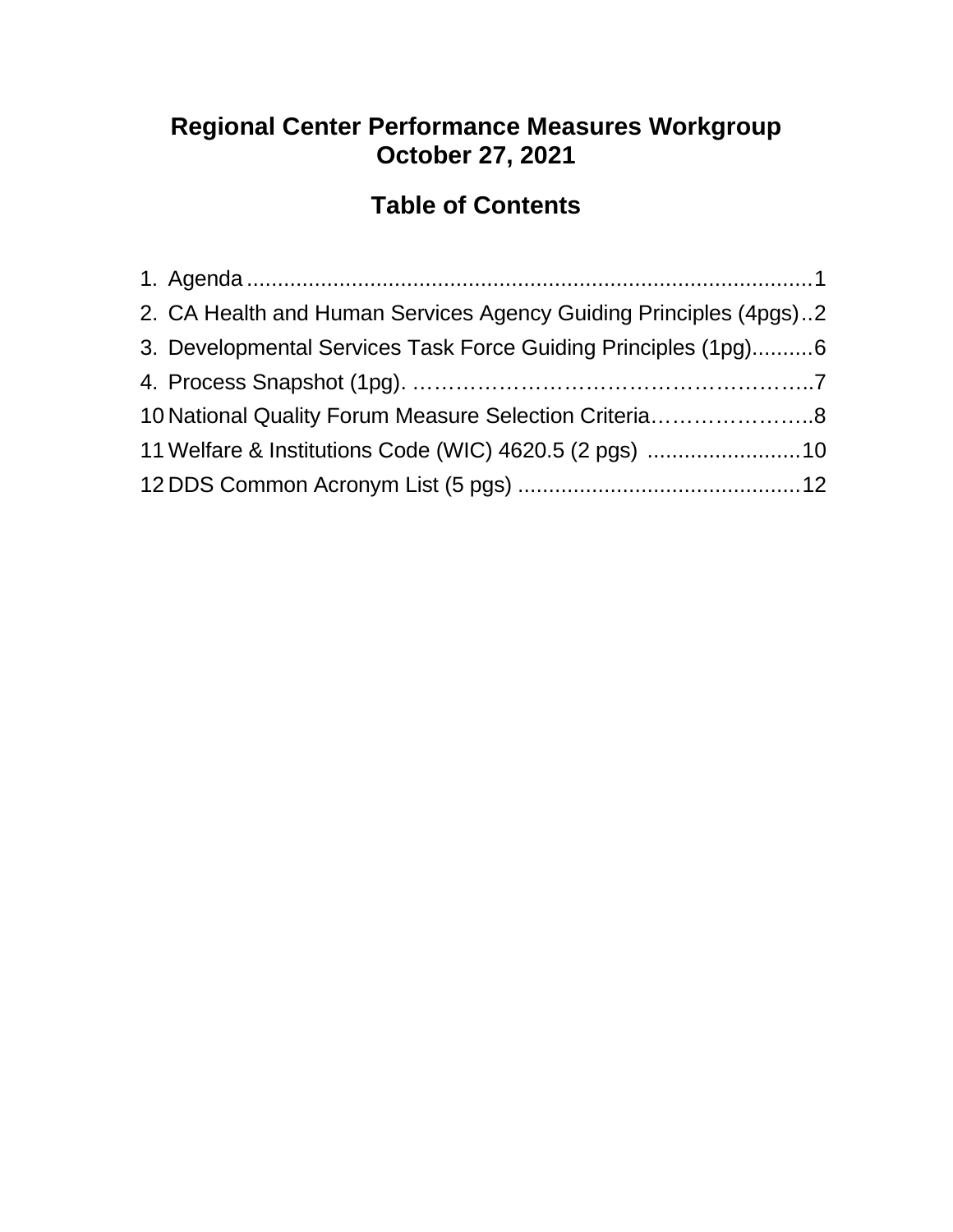#### **Agenda**

# **Regional Center Performance Measures Workgroup October 27, 2021 2:00pm to 3:30 pm**

**Register:** [https://cal-dds.zoom.us/webinar/register/WN\\_TXHxhnieQuGeLvotpx-WbQ](https://cal-dds.zoom.us/webinar/register/WN_TXHxhnieQuGeLvotpx-WbQ)

- **1. Welcome & Introductions**
- **2. Recap of Last Meeting**
- **3. Guiding Principles and Vision**
- **4. Identification and Selection of Measures**
- **5. Workgroup Timeline**
- **6. Next Meeting & Schedule**
	- **November 17** @ 10:00 to 11:30am AND 2:00 to 4:00pm
	- **December 16** @ 2:00pm to 3:30pm
- **7. Closing Comments**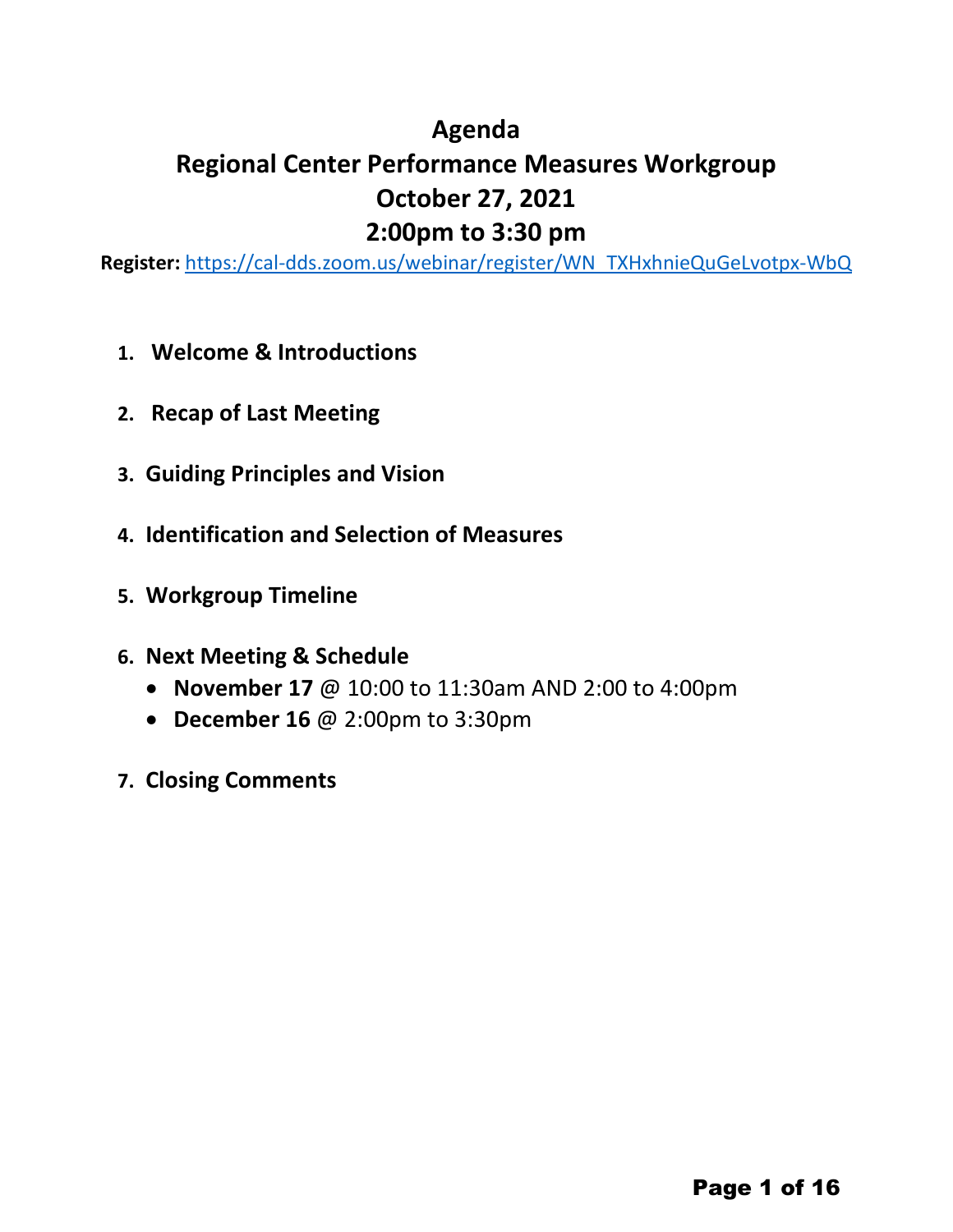# **Focus on Equity**

We must be a leader in the fight for equity and strive to create programs that address persistent and systemic inequities. The COVID-19 pandemic showed us how so many people are far behind and that the distance to make up to achieve equity is driven by historical, deep seated structural factors of racism, sexism and other forms of discrimination. In order to create a state where all of us can have a chance to thrive based on our efforts and hard work, we cannot allow certain groups and individuals to be disadvantaged because of the color of their skin, gender identity, sexual orientation, age or disability. We will seek to lift all boats, but some boats need to be lifted more.

# **Use Data to Drive Action**

We must better leverage our data to understand the current conditions in our communities, the impact of our existing programs and the opportunities to improve service delivery. While we have built good systems to amass data, we find ourselves data rich but information poor. Actionable and timely data will help us advance social and economic mobility and improve the health and well-being of children, families and individuals.

the needs of the individuals, families and communities we serve.

We must always think about what each person needs to thrive, always considering the cultural, economic and social factors that impact people's lives. We will integrate shared opportunities to meet individual needs across departments – both within government and across our community partners. Our focus will be on the needs of the people we serve, not on the siloed structures of government and its programs.

# **Put the Person back in Person-Centered**

We must re-engage individuals and their communities so that programs are informed and structured to meet the diverse and unique needs of each community and person. Too often, "personcentered" programs stopped being about people and became focused on satisfying a specific funding source or administrative process. We will refocus our programs on the people being served.

# **Cultivate a Culture of Innovation**

We must courageously take new approaches to solve our most intractable problems. The relentless pursuit of innovation, applied thoughtfully, will catalyze our improvement efforts. We will also design programs and services across departments, including those outside CalHHS, in collaborative and partnership.

# **Deliver on Outcomes**

We must ensure that the delivery of our programs and services yield concrete and meaningful results. We will focus our attention and energy on work which will directly improve the lives of all Californians. We will continuously evaluate and adapt our programs to better address our clients' unmet needs while furthering our goal of delivering positive outcomes. Page 2 of 16

# **See the Whole Person**



| We must be better and more active listeners. This will require us to take a step back and proactively        |
|--------------------------------------------------------------------------------------------------------------|
| listen to the individuals and communities we are serving to better understand their conditions and the       |
| things they yearn for. As a result, we will formulate better policies, programs and services that truly meet |

**Actively Listen**

# **Guiding Principles**

Person Centered. Equity Focused. Data Driven.





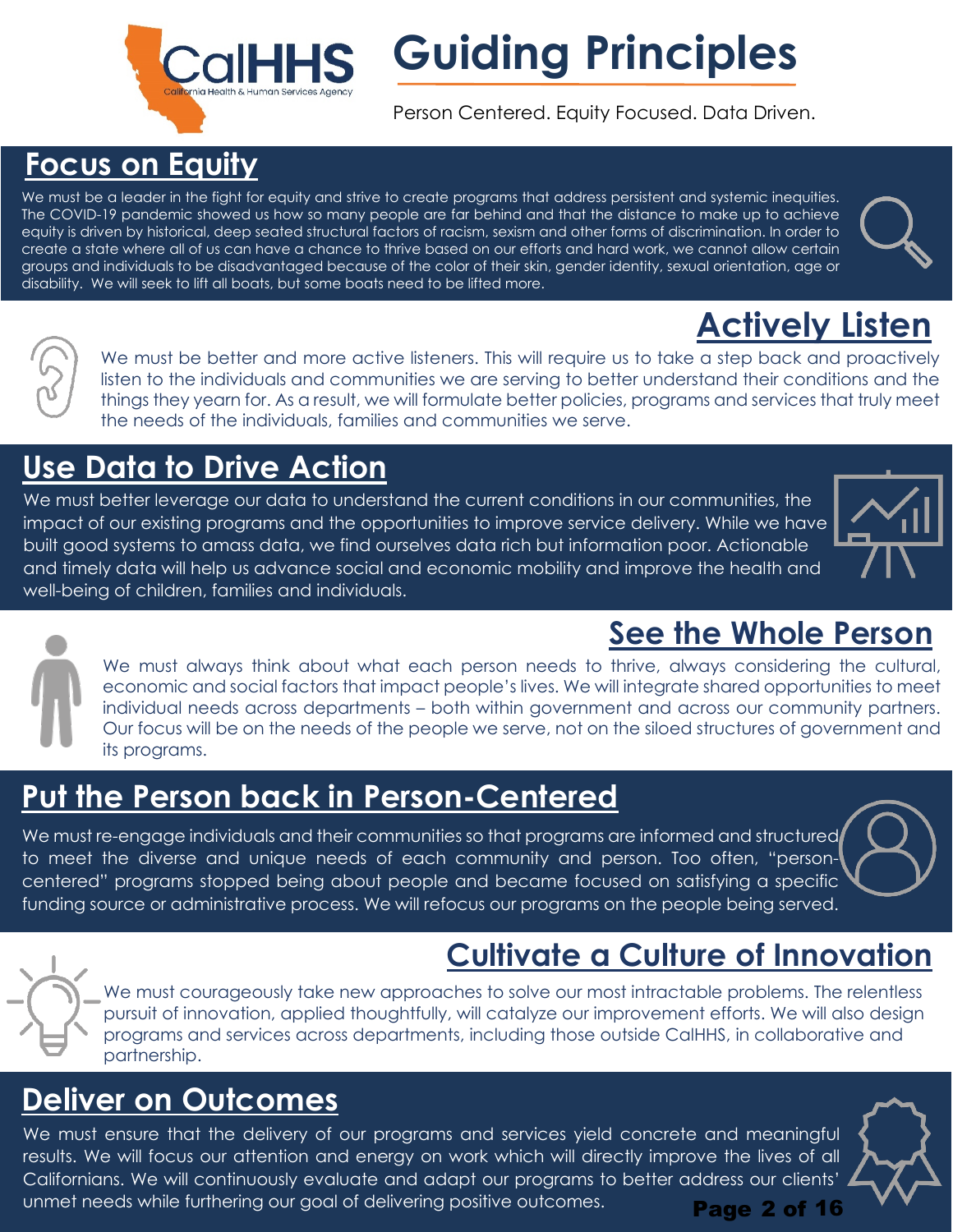



Person Centered. Equity Focused. Data Driven.

# **Healthy California for All**

We envision a *Healthy California for All* where every individual belongs to a strong and thriving community.

Where all our children can play and learn, and where we are confident that we have done all we can to pass to them a state they can lead into the future.

Where older and disabled Californians can live with purpose and dignity, and where they are supported and valued.

Where equity is not just a word or concept but *the* core value.

Where we constantly pursue social and racial justice by not only lifting all boats but especially those boats that need to be lifted more.

Where health care is affordable, accessible, equitable and high-quality so it drives toward improved health.

Where we prioritize prevention and the upstream factors that impact an individual's health and well-being.

Where we are committed to tackling the economic inequalities that force many Californians to live on the street.

Where necessities like housing and childcare are complimented by access to physical and behavioral health services.

Where we see the whole person and where programs and services address the social, cultural and linguistic needs of the individuals they serve.

Where climate threats collide with forward leaning health practices and policies that visibly turn the tide toward community resilience.

And where we see our diversity as a strength, and where we embrace a joint responsibility to take care of one another.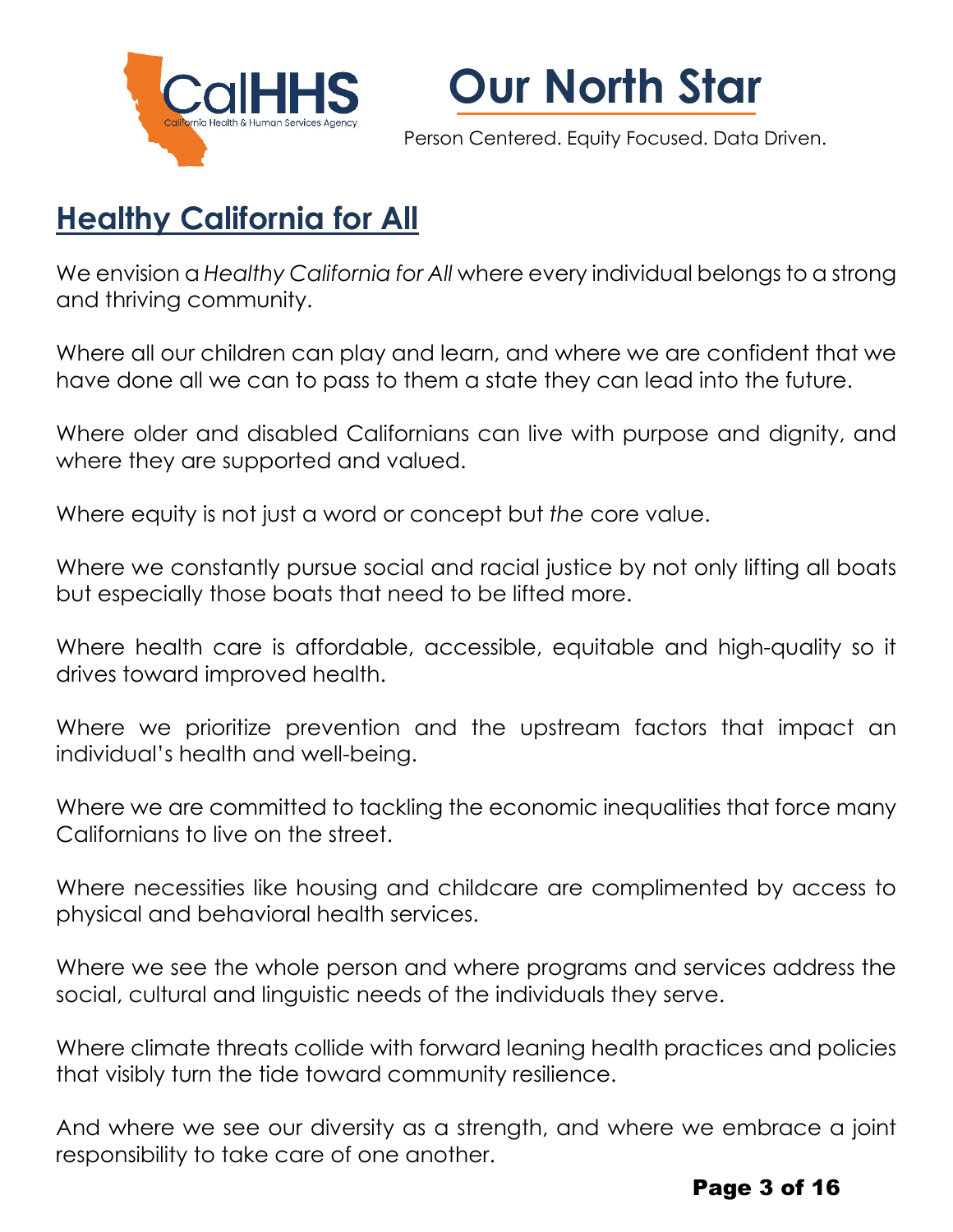

**Strategic Priorities** 

Person Centered. Equity Focused. Data Driven.

# **Create an Equitable Pandemic Recovery**

- Strengthen California's safety net programs to disrupt the inequities and disparities that fueled the pandemic in order to lift families out of poverty and create economic self-sufficiency.
- Work to achieve a California where race, ethnicity, gender identity, sexual orientation and other forms of social categorization no longer predict a person's or community's health and life outcomes.
- Build new and innovative paths to train and hire culturally competent workers to meet the full diversity of California's health and human services needs.
- Develop a 21st century public health system that builds on a core set of functions that are disease agnostic and support the work of local public health departments.

# **Build a Healthy California for All**

- - Ensure all Californians have meaningful and timely access to care by enhancing technological infrastructure, developing new and innovative workforce models and expanding care delivery capacity.
	- Promote a whole person orientation to care that is focused on prevention and is delivered in a culturally and linguistically appropriate manner.
	- Reduce the rate of growth in health care costs and increase public transparency of the quality of care and equity of health care delivery.
	- Build climate resilient communities in which every Californian, regardless of origin or income, has access to high-quality, affordable health care.

# **Integrate Health and Human Services**

- Build consensus on a common set of policies and procedures to govern the exchange of health and human services information among health and social services entities in order to improve health outcomes.
- Recognize and utilize Medi-Cal as a tool to help address many of the complex challenges facing California's most vulnerable residents, including the homeless, those with mental health conditions, children with complex medical conditions, those who are justice-involved and the growing aging population.
- Transform California's mental health and substance use disorder systems by increasing the availability of prevention and outpatient services and treatments, as well as stabilizing and expanding the overall number of community-based placements for individuals who require residential support on their path to greater self-reliance and independence.
- Address the upstream social determinants, including housing and food insecurity, which disproportionately impact communities of color, drive disease and worsen health and economic disparities.

Page 4 of 16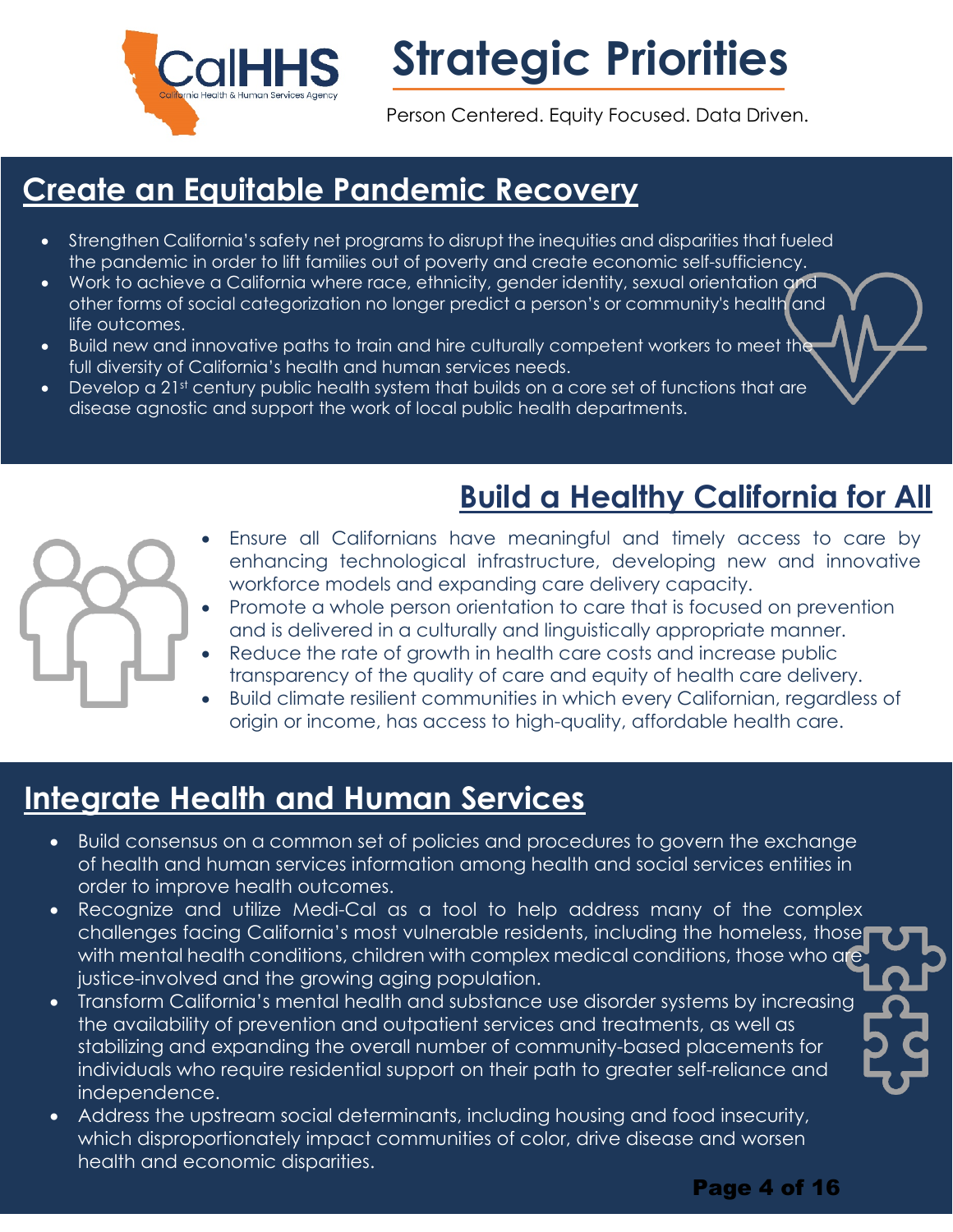# **Improve the Lives of the Most Vulnerable**

- Reduce homelessness, especially chronic homelessness, by focusing on a "housing first" strategy and building up permanent supportive housing and the support services needed by those we house, including employment support, substance abuse treatment, and mental health treatment as a path out of poverty.
- Provide opportunities for Californians with intellectual and developmental disabilities, regardless of the severity of their disability, to prepare for and participate in competitive integrated employment.
- Move toward paying for outcomes in the developmental services system by implementing rate reforms and developing the capability to adequately track and measure outcomes at the regional center, service provider and consumer level.
- Expand diversion, re-entry and reintegration services so that anyone released from an incarcerated setting can reintegrate into the community seamlessly with access to health and social services.



# **Advance the Well-being of Children and Youth**

- Transform California's behavioral health system into an innovative ecosystem where all children and youth age 25 and younger have access to a full continuum of services, in ways that are easily accessible and culturally appropriate for children, youth, and their families.
- Improve outcomes for children living in extreme poverty, in foster care and in juvenile justice system by addressing adverse childhood experiences, early childhood and education needs, and improving access to physical health, mental health and social services.
- Promote parental responsibility to enhance the well-being of children by providing child support services to establish parentage and collect child support.
- Ensure the health and well-being of children and youth with complex needs who receive services from multiple and at times fragmented public systems.
- Ensure fewer children encounter the juvenile justice system by building up the network of trauma informed, community-based, culturally appropriate interventions to support these young Californians before such encounters, and for those who have an encounter, to divert them early and often toward community-based interventions and away from institutional interventions.

# **Build an Age-Friendly State for All**

- Mobilize state government, local communities, private organization and philanthropy to harness the state's innovative spirit, channel resources where they are needed most, and open new opportunities for working together to create inclusive, equitable communities for all Californians of all ages.
- Create more choices for home and community living as we age, including expanded service options, affordable and accessible housing models, health care partnerships with Medi-Cal and Medicare, and support for family and paid caregivers – with easier navigation and care coordination for diverse adults and families.
- Support healthy aging for all, by reducing health inequities and disparities across the lifespan, preventing and addressing isolation as we age, and expanding dementia awareness and geriatric care.
- Protect older and disabled adults from abuse, neglect, and exploitation both at home and in congregate facilities, while ending older adult homelessness and prevent poverty and hunger as we age. Page 5 of 16

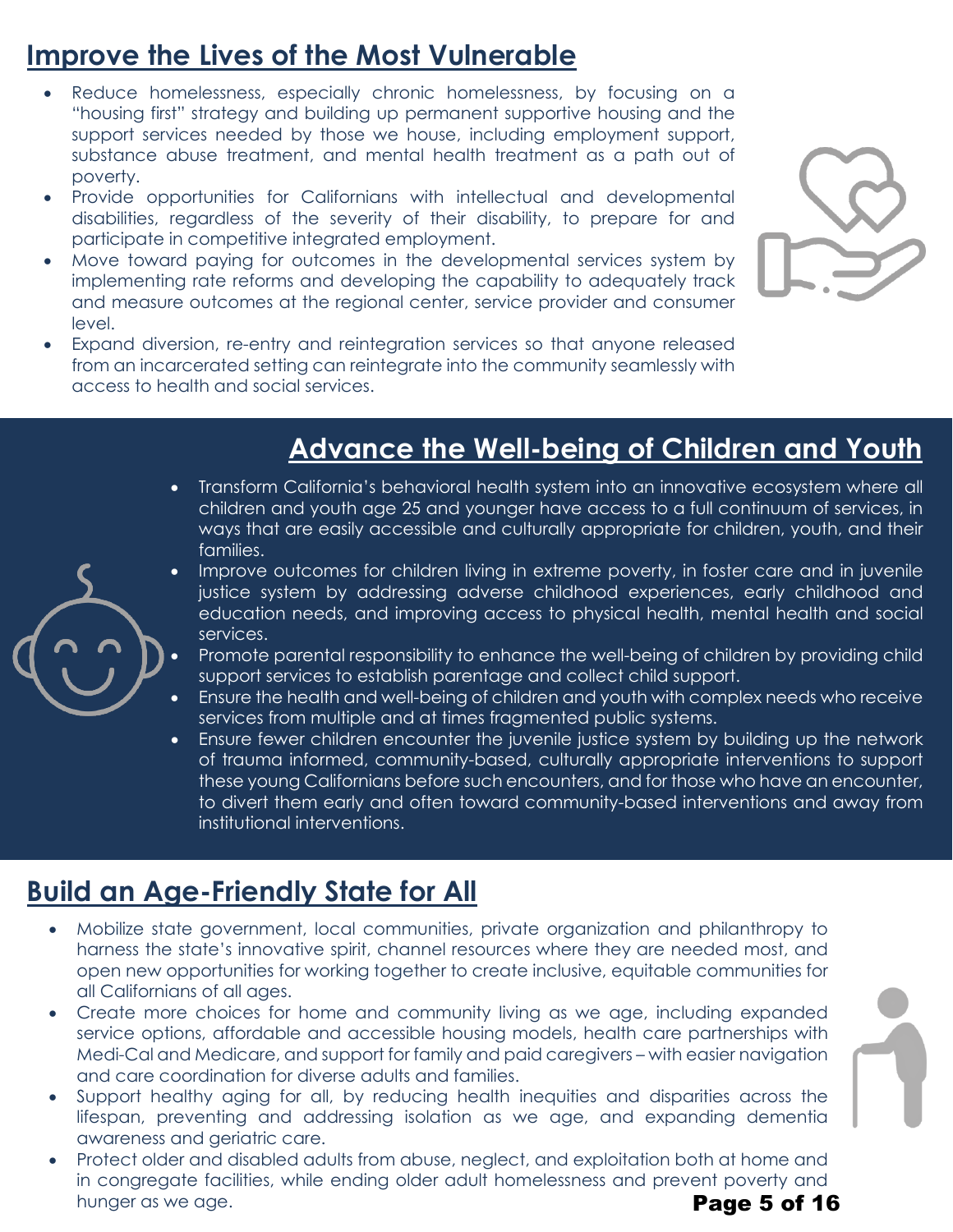#### **Guiding Principles**

The Task Force expressed strong interest in capturing the principles that should be fundamentally included in every subject area and used as a goal or guide when considering changes to the community system. Also, it was recognized that some topics, such as the 2014 Centers for Medicare and Medicaid Services (CMS) regulations on Home and Community Based Services (HCBS), will necessarily have an impact on each area. Specifically, the overarching principles and topics for consideration under each subject area are:

- 1. The Lanterman Developmental Disabilities Services Act guarantees regional center services for the life of the consumer, thereby creating an entitlement program in California.
- 2. The core component of the service delivery system is a comprehensive person-centered Individual Program Plan (IPP), also referred to as a whole person or authentic IPP, which is carefully crafted and enables choice.
- 3. Consumers must be empowered to make choices and receive the services and supports they need to lead more independent and productive lives in the least restrictive environment appropriate for the individual. Consumers must be at the center of any problem analysis or solution, with the objective of providing services that people want. Emphasis should be placed on consumer choice, self-determination and consumer-directed services.
- 4. Ensuring consumer health and safety is critical, which includes protecting individuals from harm and abuse, and providing appropriate crisis intervention and response.
- 5. Services must be culturally and linguistically appropriate and responsive to the consumer and his or her family.
- 6. Any model of care or service must receive sufficient and stable funding to be successful in accomplishing its goal and be sustainable. The adequacy of resources is an issue that permeates all aspects of the service system.
- 7. The tenets of community integration and access reflected in the 2014 CMS regulations for HCBS must be incorporated throughout the service system, including but not limited to consumer choice; consumer independence; consumer rights to privacy, dignity and freedom from coercion and restraint; opportunities for integrated employment; and settings that meet consumer-specific provisions based on these principles.
- 8. There must be fiscal accountability, transparency and fiscal responsibility in the service system, including maximizing the use of federal funding.
- 9. An appropriate framework for monitoring and quality assurance should be built into services.
- 10. Technology should be utilized.
- 11. Developmental center resources (land, staff and buildings) should be leveraged or made available to benefit consumers in the community.

Page 6 of 16

12. Flexibility should be incorporated into the system to address choice and special circumstances, such as allowing Health and Safety exemptions.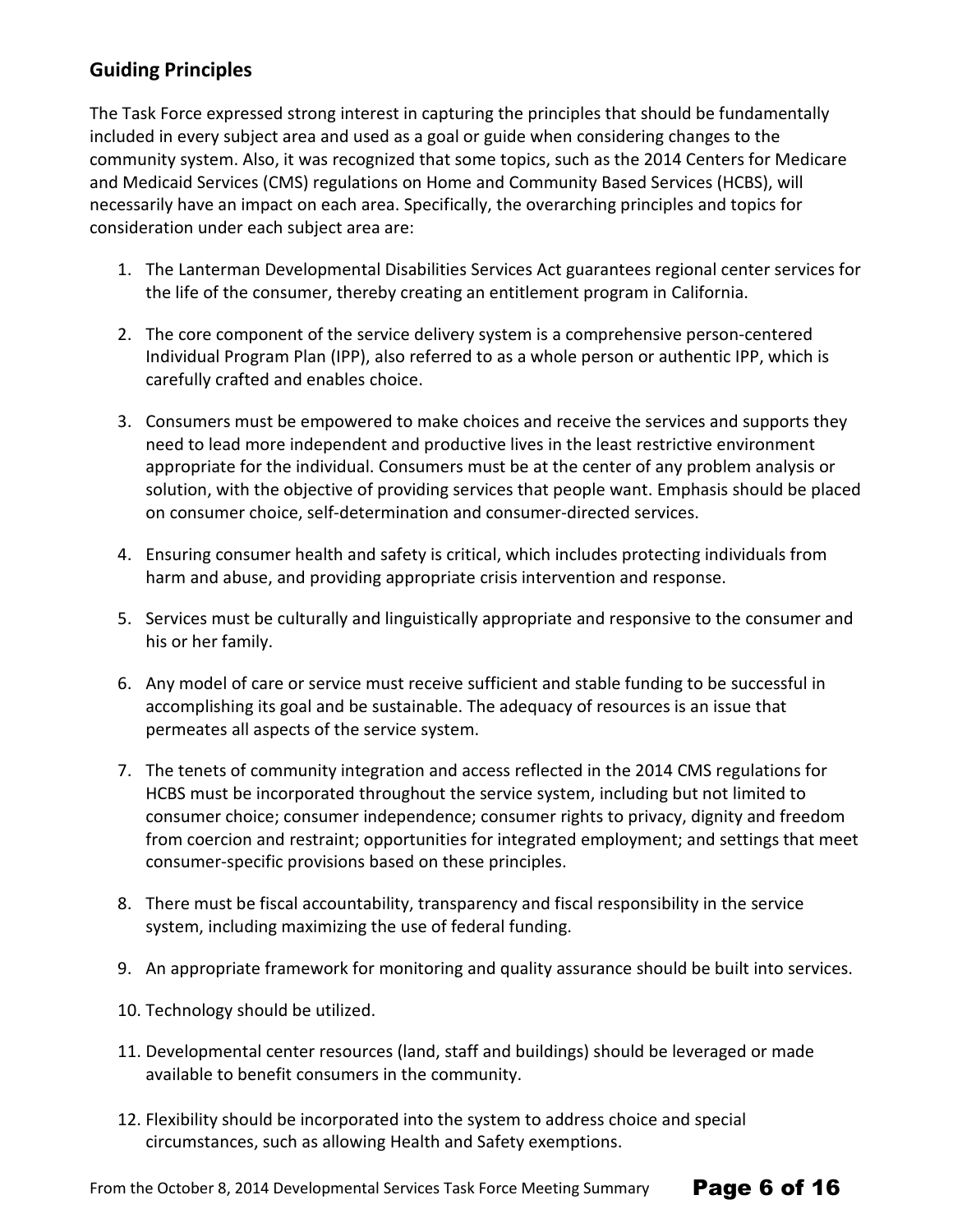#### **PROCESS SNAP SHOT DDS Regional Center Measures Workgroup October 2021**

- o Review Vision and Guiding Principles
- o Creative and innovative thinking to identify potential measures
- o Review measures used by federal and other LTSS HCBS programs
- o Prioritize measures identified (Big Category)
- o Workgroup review draft set of measures for selection consideration
- o Confirm and apply selection criteria to draft set of potential measures
- o DDS review measures and test against NQF Filter
- o Identify benchmarks, meaningful comparisons and variations for Regional Centers
- o Determine Incentives & methodology
- o Review & finalize recommendations for measures and benchmarks
- o Identify process for future evaluation of measures and incentive effectiveness
- o Identify needs for training and education for all stakeholders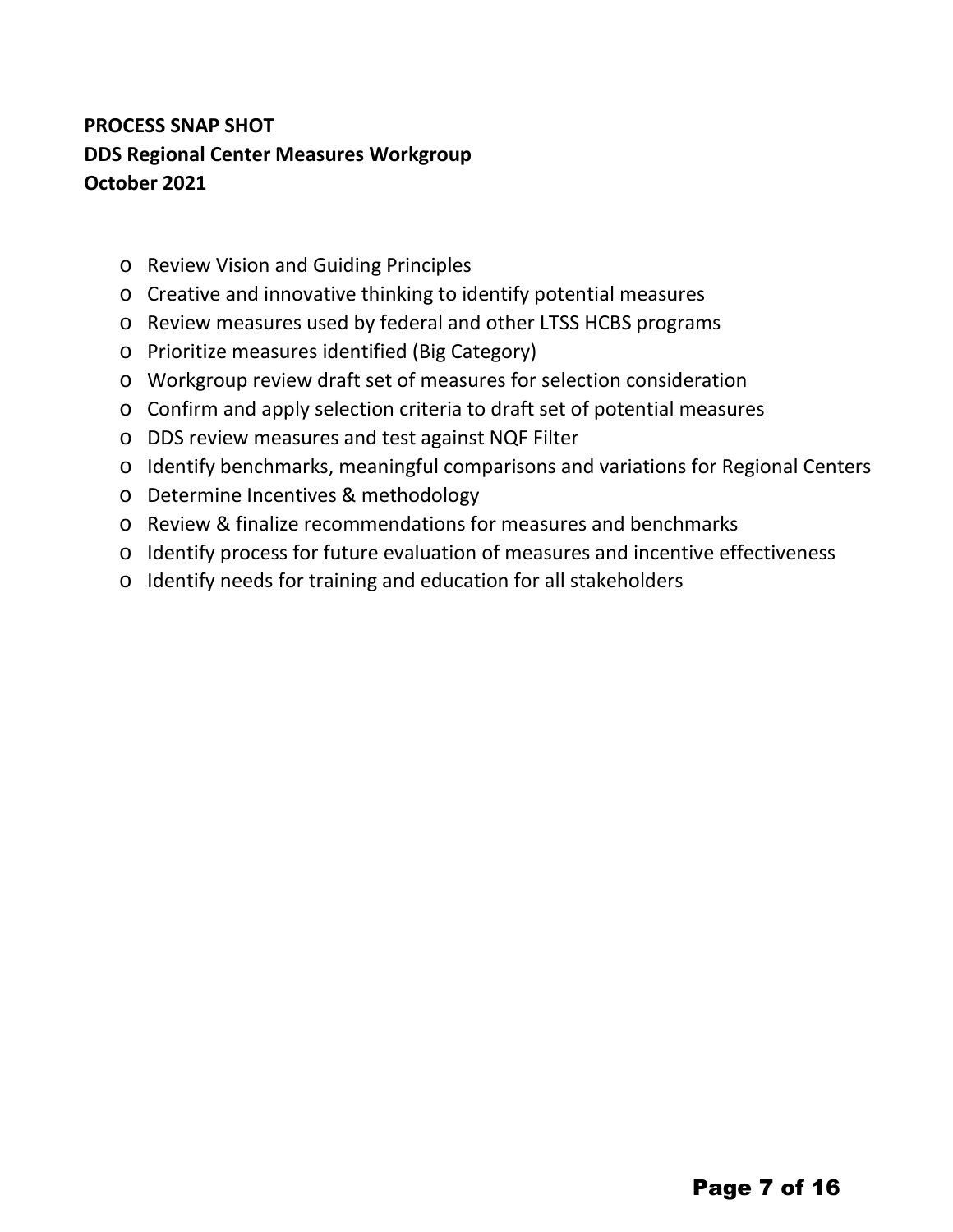# National Quality Forum Measure Evaluation Criteria[1](#page-8-0)

- **Importance to measure** this references the relative importance (from a little to a lot) of the measure in making big gains in how Regional Center services are available to people, or how Regional Centers make a difference in people's lives. Some "importance to measure" indictors are disparities in services, or large variations in output across the state. Questions which point to the importance to measure an item include how does this link to a specific goal of the organization/system, or a current area of primary focus? Are there high priorities in our system that this measure would help us understand? Is it something of great importance or meaningful to all stakeholders?
- **Reliability and Validity** Reliability refers to how well defined and precisely specified a measure is, so that it can be used *reliably* in many different places. Reliability also means that the measure can be consistently used or applied and it will represent the same thing in different places. Validity means the "scores" or results of the measure are correct and accurate. To assure validity, it's important that the data elements included in measures are fully and clearly defined, and accurately pinpoint the intended performance. Questions which point to measure reliability and validity include: How likely is it that this measure can be repeated in all 21 regional centers? Is the measure written so that it can be reported the same way in all 21 regional centers? Does the measure accurately represent the performance which it is intended to measure? Are you confident the measure is collected and reported the same way, everywhere it is reported? Can you feel confident the measure demonstrates what it is intended to demonstrate?
- **Useability and Use** These criteria refer to whether a measure will provide information to the agencies involved (Regional Centers and DDS), or to the public, that could be used to guide decision-making and quality-improvement efforts. Useability means the measure is already, or could be, used by Regional Centers or DDS for accountability or performance improvement, or both. The measure provides meaningful information that points towards actions which can lead to changes or improvements. Questions that point to the useability and use of a measure include: Does this measure have meaning? Is the measure designed in such a way that individual agencies can use it to drive actions for improvement or actions that will change outcomes? Is the measure related to accountability and public reporting for transparency? Is it measuring something the agency can take action on?
- **Feasibility** The degree to which the data is readily available or could be captured with relative ease. Data collection can be carried out with the above criteria (reliability, validity, useability) without undue burden on the system to collect new data. Feasibility includes a note that the strategy for collecting data can be carried out in the same way and relatively easily. Questions which point to measure feasibility include: does the level of effort equal or exceed the value of the information the measure provides? Does it require development of

<span id="page-8-0"></span><sup>1</sup> National Quality Forum Measure Evaluation Criteria, accessed on October 14, 2021 [https://www.qualityforum.org/Measuring\\_Performance/Submitting\\_Standards/Measure\\_Evaluation\\_Criteria.aspx](https://www.qualityforum.org/Measuring_Performance/Submitting_Standards/Measure_Evaluation_Criteria.aspx)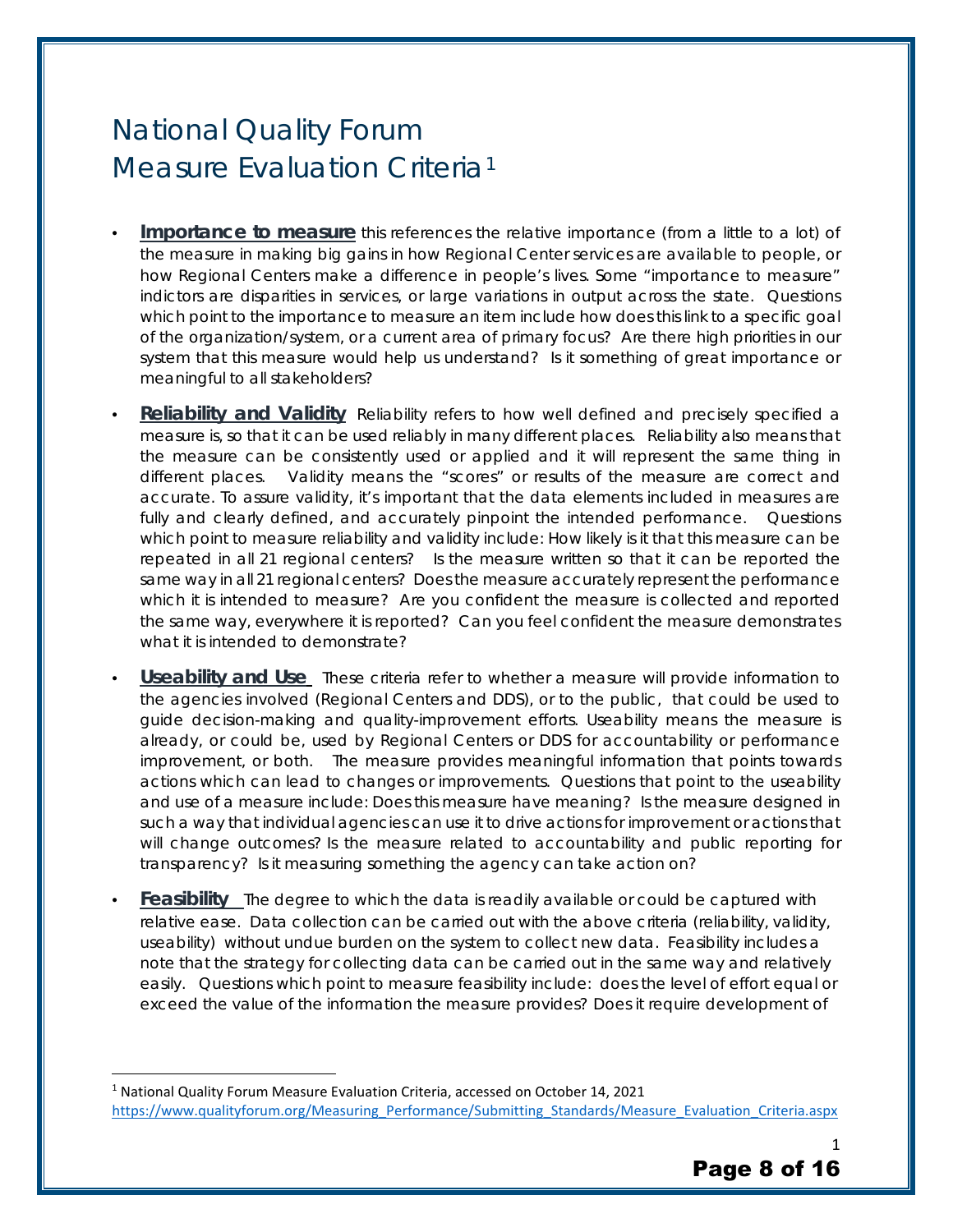an entirely new data collection system/method, or is there data already in existence that can be used, or slightly altered without significant resource investment?)

**Related and competing measures** For NQF, this refers to harmonization among the many measures approved by this forum, and assuring there are not contradictory nor duplicative measures endorsed. For Regional Center Performance Measures, we will want to assure there are no contradictory nor duplicative measures recommended.

An additional condition that is often referenced when establishing performance measures in quality incentive programs, although not formally included in the NQF criteria, is

• **Attribution** refers to whether or not individuals and their personal outcomes can be attributed to a specific Regional Center or provider, or if the presence of other circumstances has significant influence on the attainment of the outcome. It may be more than individuals and can extend to overall performance. Can the factors which contribute to the measure be ATTRIBUTED to the agency being held accountable to it? Does the agency being held accountable to this measure have complete control over the factors included in the measures, and therefore control over the efforts necessary to improve it?

For the 2018 National Quality Forum White Paper on Attribution Models and challenges, please click here:

**[https://www.qualityforum.org/Publications/2018/08/Improving\\_Attribution\\_Models\\_Final\\_Rep](https://www.qualityforum.org/Publications/2018/08/Improving_Attribution_Models_Final_Report.aspx) [ort.aspx](https://www.qualityforum.org/Publications/2018/08/Improving_Attribution_Models_Final_Report.aspx)**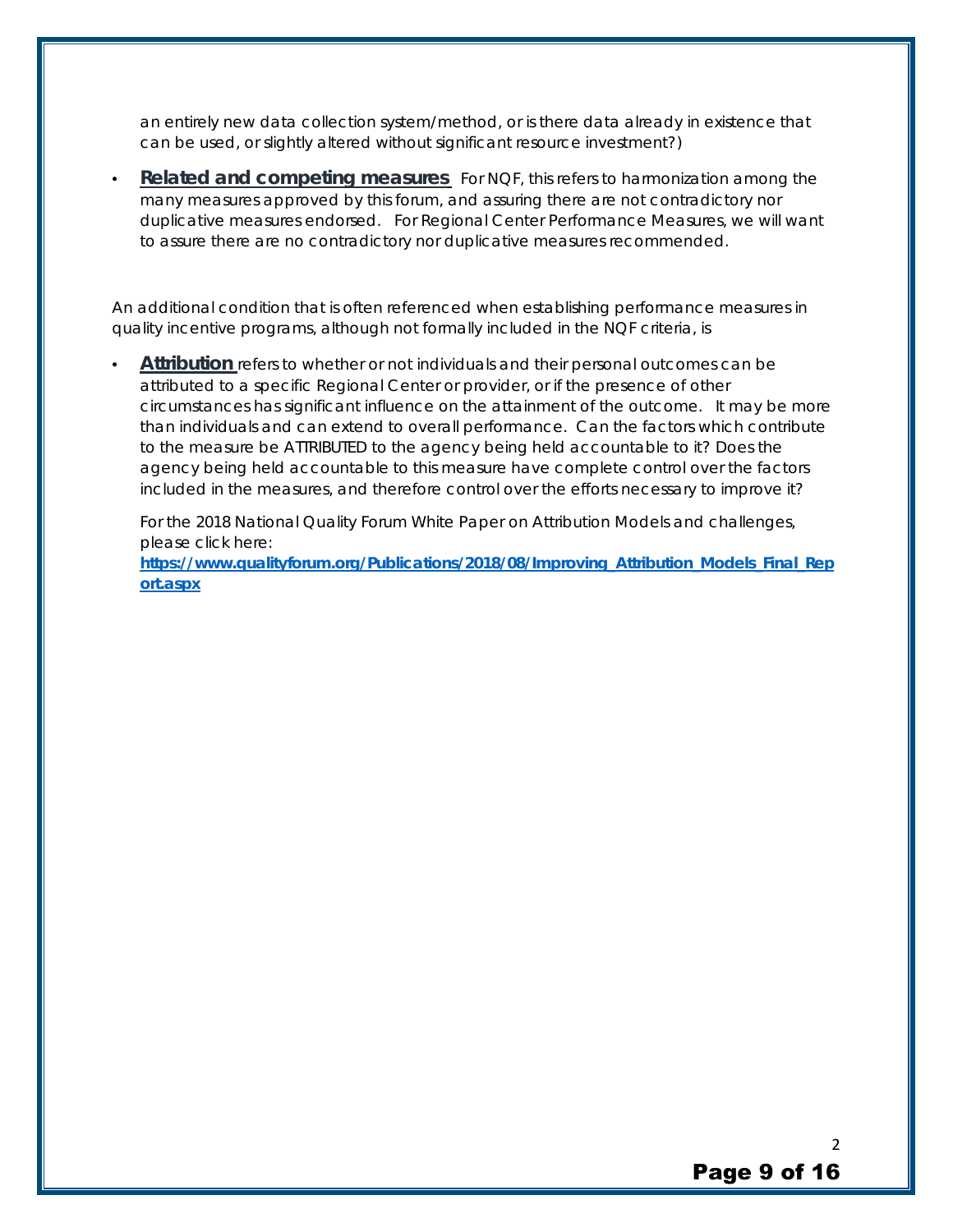

**State of California**

#### **WELFARE AND INSTITUTIONS CODE**

**Section 4620.5** 

4620.5. (a) Beginning as early as possible after July 1, 2021, but no later than September 1, 2021, the department shall convene a workgroup, which shall be composed of individuals described under subdivision (b), to make recommendations to the department for the development of standard performance improvement indicators and benchmarks to incentivize high-quality regional center operations.

(b) The director shall appoint members to the stakeholder group and shall consider all of the following individuals to serve as members of that group:

(1) Individuals or consultants with expertise in developing performance indicators and incentive programs within developmental disability systems or community-based long-term services and supports systems.

(2) Consumers and families across different geographic regions of the state, who have diverse racial and ethnic backgrounds, diverse consumer age groups, and disabilities.

(3) Regional center representatives.

(4) Service providers.

(5) Representatives of other state agencies or entities with whom the department routinely collaborates for the coordination of services for people with developmental disabilities, and who additionally have expertise in setting or reporting indicators and benchmarks, including reporting to the federal Centers for Medicare and Medicaid Services.

(6) Representatives of California's University Centers for Excellence in Developmental Disabilities, the State Council on Developmental Disabilities, the protection and advocacy agency specified in Division 4.7 (commencing with Section 4900), and consumer and family advocacy groups.

(c) By January 10, 2022, as part of the Governor's Budget, the department shall provide a status update based on recommendations provided by the stakeholder workgroup, with an additional status update at the time of the Governor's May Revision. These recommendations may include all of the following:

(1) Priority areas for performance indicators and benchmarks, including, but not limited to, all of the following:

(A) Equity in service access and purchase of services.

(B) Consumer employment and associated metrics.

- (C) Integration of consumers in the community.
- (D) Person-centered planning.
- (E) Compliance with federal home and community-based standards.
- (F) Consumer and family experience and satisfaction.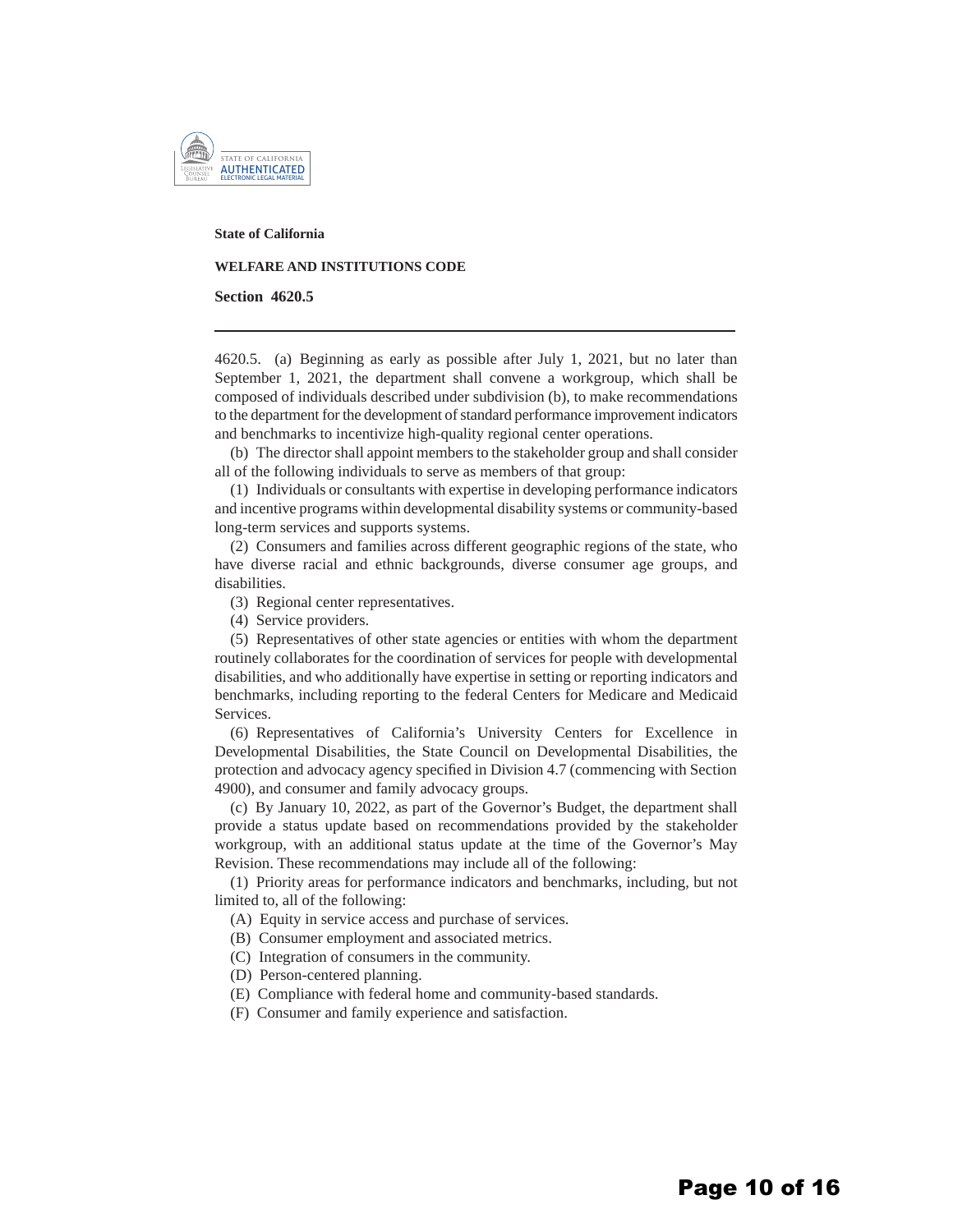(G) Innovation in service availability and delivery.

(2) Surveys or other measures to assess consumer and family experience, satisfaction, and recommendations, in addition the use of data available through the National Core Indicators.

(3) Benchmarks, and a method for establishing benchmarks, to create meaningful comparisons and understanding of variation in performance within and between regional centers.

(4) Measures under development or already implemented by federal funding agencies for long-term services and supports, home and community-based services, incentive payments, required reporting, and the efficient and effective implementation of performance improvement systems.

(5) Additional criteria for demonstrating performance improvement, including improvement beyond benchmarks.

(6) The methodology, structure, and types of incentives to be used, including, if appropriate, a payment schedule and implementation timeline, for incentive payments to regional centers to achieve or exceed performance benchmarks. This methodology and structure shall include how the department shall take into consideration variations among regional centers, expectations for regional center community engagement activities, and any significant demographic, including economic or other differences, impacting a regional center's performance and how the department might build the identified benchmarks into regional center performance contracts.

(7) A process, based on the input from regional centers and other stakeholders, the department shall use on at least an annual basis to evaluate the success of a quality improvement process, including any incentive payment program.

(Added by Stats. 2021, Ch. 76, Sec. 27. (AB 136) Effective July 16, 2021.)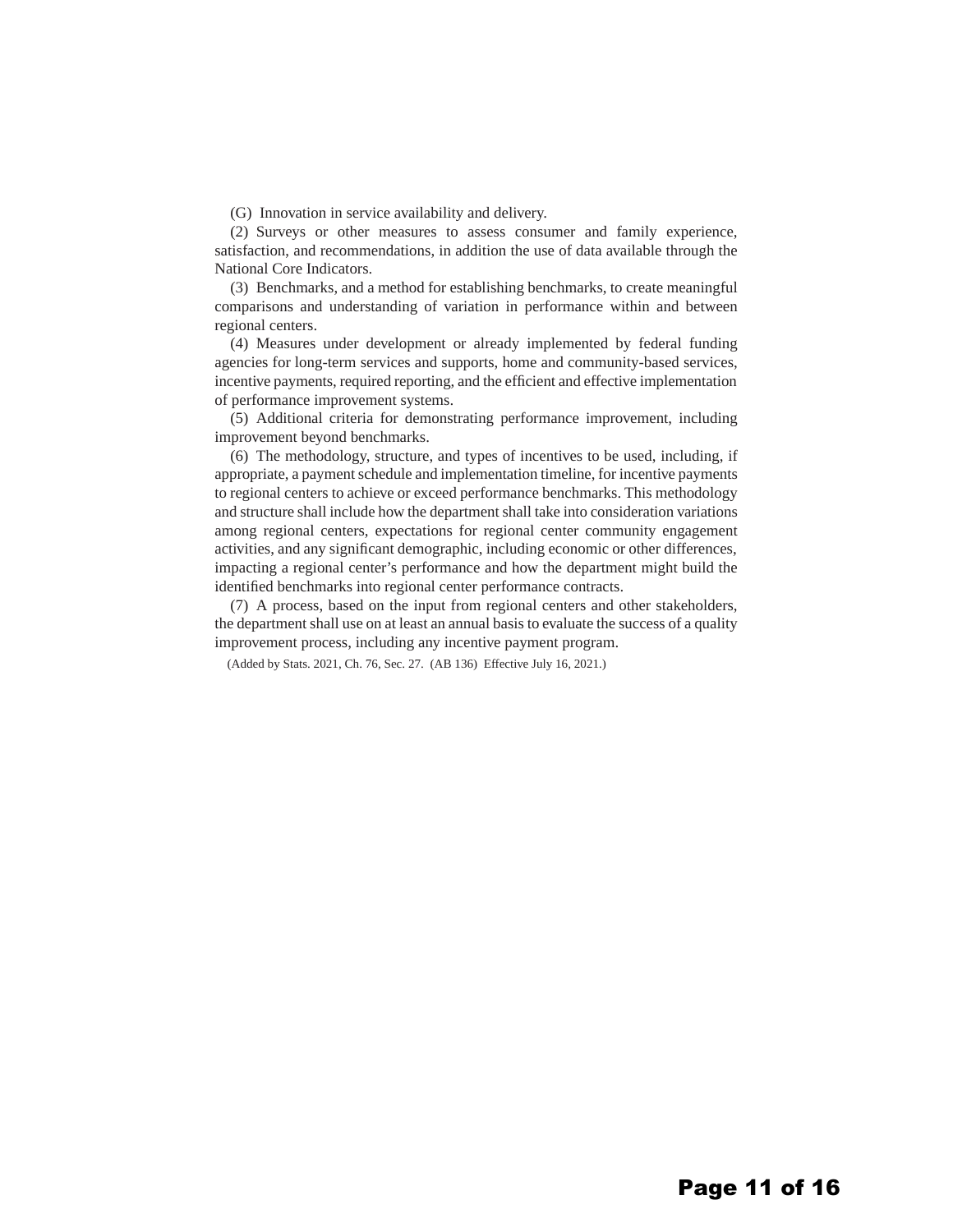**California Department of Developmental Services (DDS) COMMON ACRONYM LIST**



#### **A**

AB – Assembly Bill ACRC – Alta California Regional Center ADA – Americans with Disabilities Act AFH – Adult Family Home ARCA – Association of Regional Center Agencies ARFPSHN – Adult Residential Facility for Persons with Special Health Care Needs ARM – Alternative Residential Model

#### **B**

BEP – Business Enterprise Program

#### **C**

CAC – Consumer Advisory Committee

CALHR – California Department of Human Resources

CALPERS - California Public Employees' Retirement System

CAPT – California Association of Psychiatric Technicians

CAST – Crisis Assessment Stabilization Team

CCF – Community Care Facility

CCH – Community Crisis Home

CCL – Community Care Licensing

CDE – California Department of Education

CDER – Client Development Evaluation Report

CDPH – California Department of Public Health

CDSS – California Department of Social Services

CF – Community Facility

CHHS/Agency – California Health and Human Services Agency

CIE – Competitive Integrated Employment

CLHF – Congregate Living Health Facility

CMF – Client Master File

CMS – Centers for Medicare and Medicaid Services

CPP – Community Placement Plan

CRDF – Community Resource Development Fund

CRDP – Community Resource Development Plan

CS – Canyon Springs

CSSP – Community State Staff Program

CVRC – Central Valley Regional Center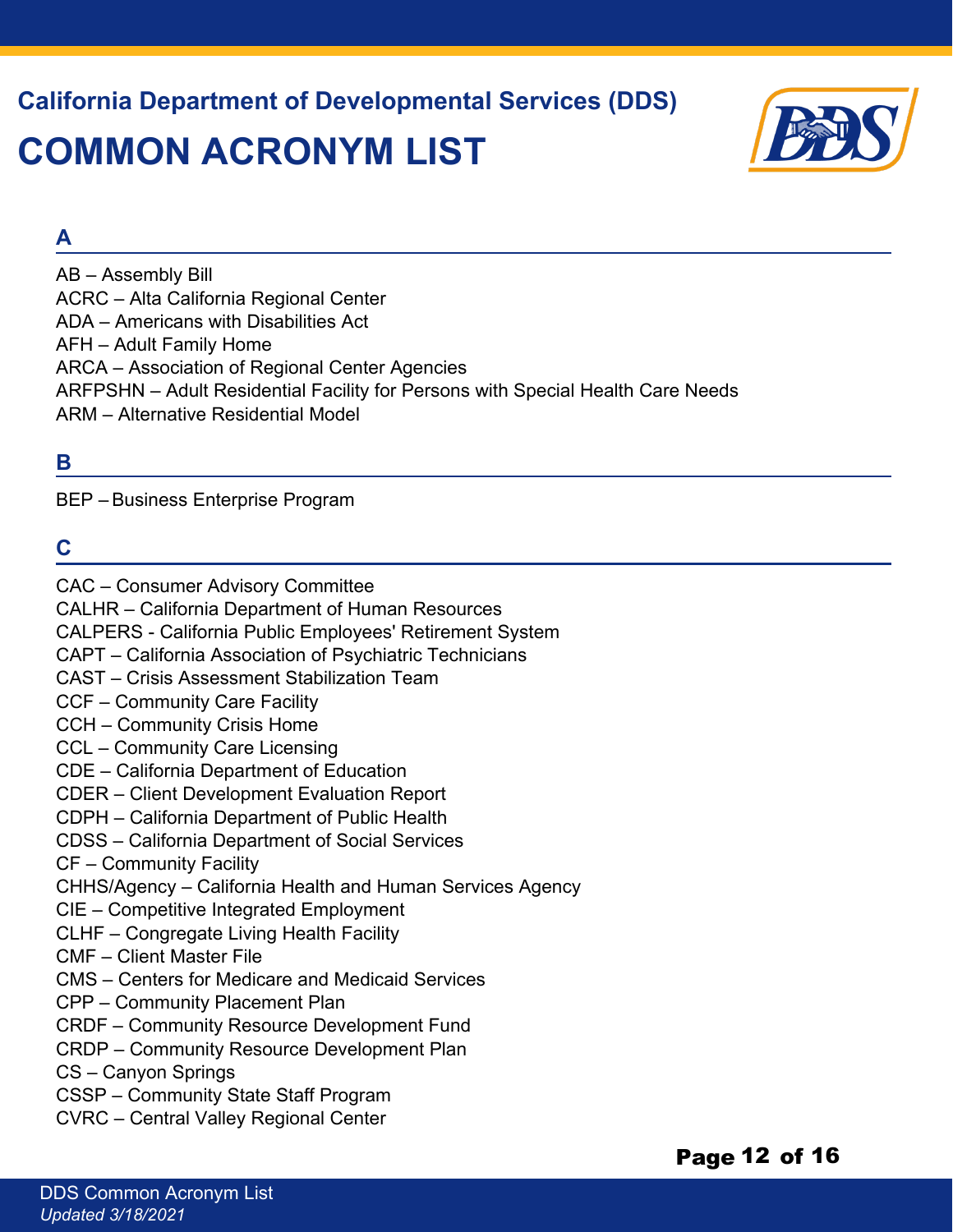- **D**
- DC Developmental Center DC Task Force - Health & Human Services Agency Task Force on the Future of DCs DDS – Department of Developmental Services DE/SP – Delayed Egress/Secured Perimeter DGS – Department of General Services DHCS – Department of Health Care Services DOF – Department of Finance DOR – Department of Rehabilitation DS – Developmental Services DRC – Disability Rights California DSH – Department of State Hospitals DSTF/DS Task Force – Developmental Services Task Force

#### **E**

EBSH – Enhanced Behavioral Supports Home EDD – Employment Development Department ELARC – East Los Angeles Regional Center EOR – Employer of Record

#### **F**

FAQ – Frequently Asked Questions FDC – Fairview Developmental Center FDLRC – Frank D. Lanterman Regional Center FFA – Foster Family Agency FHA – Family Home Agency FMS – Financial Management Service FNRC – Far Northern Regional Center FRC – Family Resource Centers FTA – Family Teaching Home FY – Fiscal Year

#### **G**

GGRC – Golden Gate Regional Center GF – General Fund GTA – General Treatment Area

#### **H**

HCBS – Home and Community-Based Services HDO – Housing Development Organization HRC – Harbor Regional Center

#### Page 13 of 16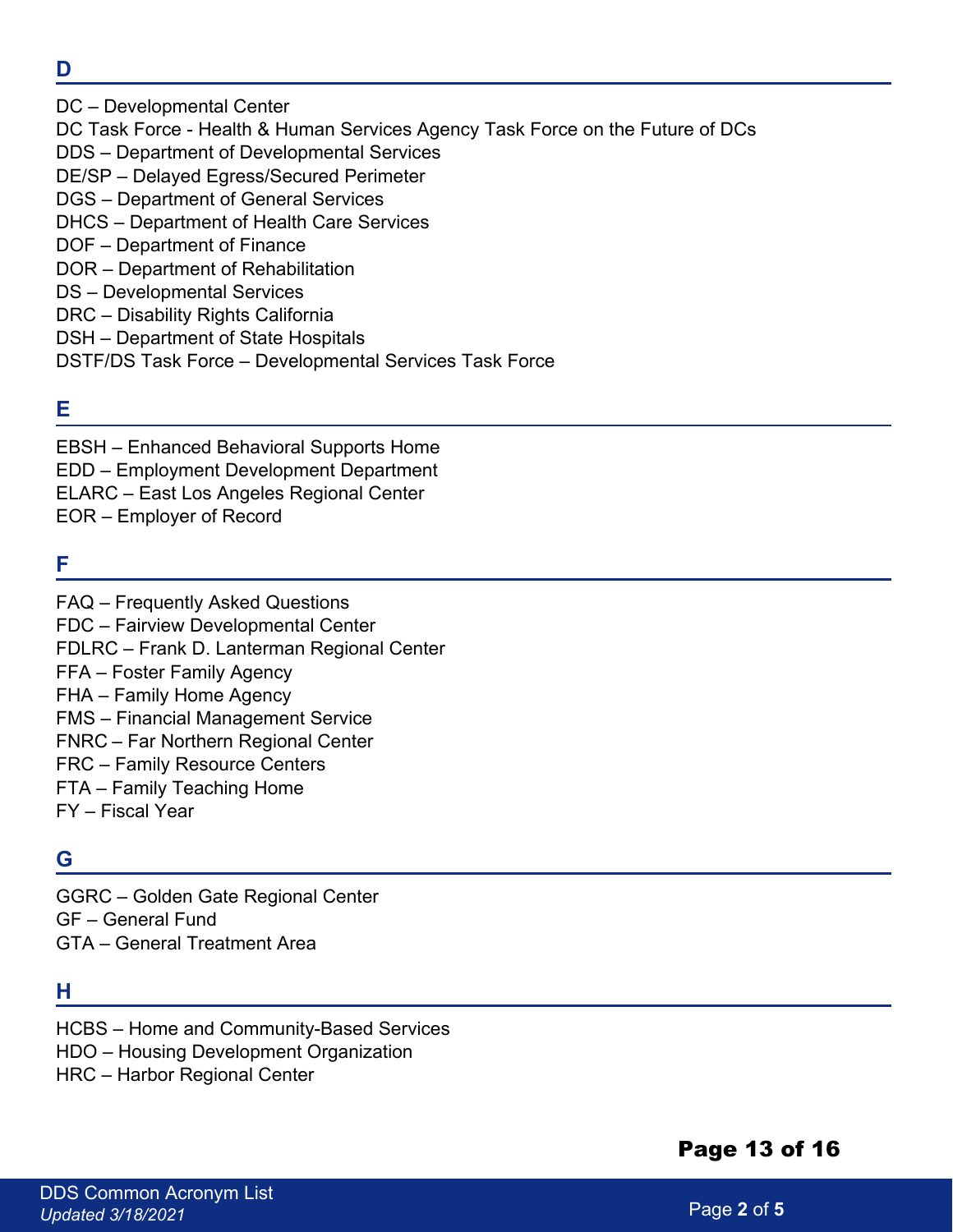- **I**
- ICF Intermediate Care Facility

ICF/DD – Intermediate Care Facility/Developmentally Disabled

ICF/DD-CN – Intermediate Care Facility/Developmentally Disabled-Continuous Nursing

ICF/DD-H – Intermediate Care Facility/Developmentally Disabled-Habilitative

ICF/DD-N – Intermediate Care Facility/Developmentally Disabled-Nursing

- I/DD Intellectual and Developmental Disability
- IDT Interdisciplinary Teams
- IEP Individualized Education Program
- IHCP Individual Health Care Plan
- IHSS In-Home Supportive Services
- IHTP Individualized Health Transition Plan
- ILS Independent Living Skills
- IMD Institution for Mental Disease
- IPP Individual Program Plan
- IRC Inland Regional Center

#### **J**

JRT – Joint Interagency Resolution Team

#### **K**

KRC – Kern Regional Center

#### **L**

Lanterman Act – Lanterman Developmental Disabilities Services Act Lanterman DC – Lanterman Developmental Center LEAP – Limited Examination and Appointment Program

#### **M**

MOU – Memorandum of Understanding

#### **N**

NBRC – North Bay Regional Center NCI – National Core Indicators NF – Nursing Facility NLACRC – North Los Angeles County Regional Center

#### **O**

OAT – Oversight, Accountability and Transparency Workgroup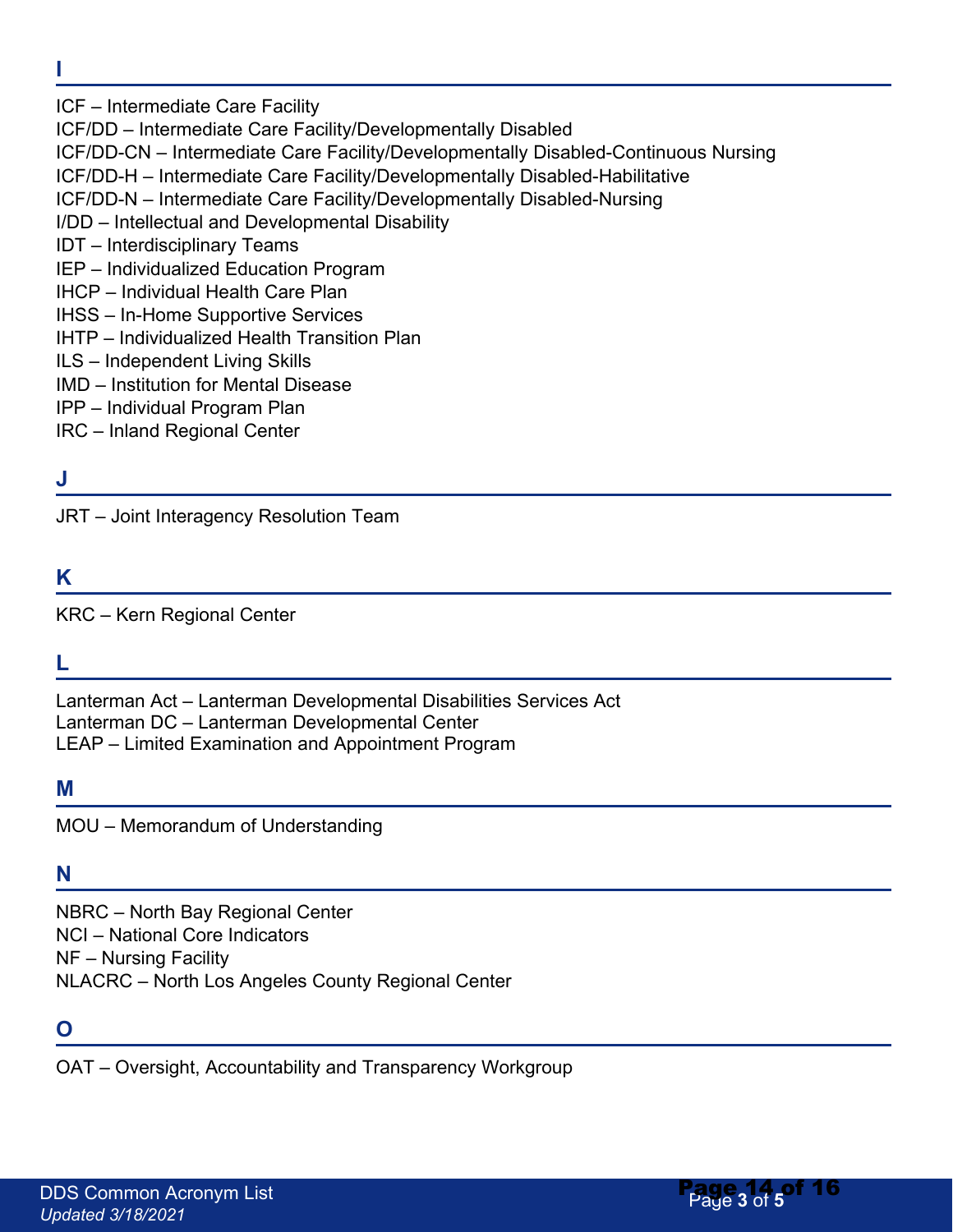**P** 

PDC – Porterville Developmental Center PDC GTA – Porterville Developmental Center General Treatment Area PDC STP – Porterville Developmental Center Secure Treatment Program PDS – Participant-Directed Services

PIP – Paid Internship Program POS – Purchase of Services

PA – Personal Assistance

- PPE Personal Protective Equipment
- PRP Porterville Regional Project

#### **Q**

QMAG – Quality Management Advisory Group QMS – Quality Management System

#### **R**

RC – Regional Center RCEB – Regional Center of the East Bay RCFE – Residential Care Facility for the Elderly RCOC – Regional Center of Orange County RFP – Request for Proposal RRDP/Regional Project – Regional Resource Development Project

#### **S**

SARC – San Andreas Regional Center SB – Senate Bill SCDD – State Council on Developmental Disabilities SCLARC – South Central Los Angeles Regional Center SDC – Sonoma Developmental Center SDP – Self-Determination Program SDRC – San Diego Regional Center SEIU – Service Employees International Union SG/PRC – San Gabriel/Pomona Regional Center SIR – Special Incident Report SLS – Supported Living Services SNF – Skilled Nursing Facility SRF – Specialized Residential Facility SSM – Staff Services Manager START – Systemic Therapeutic Assessment Resources and Treatment STAR – Stabilization, Training, Assistance and Reintegration STP – Secure Treatment Program